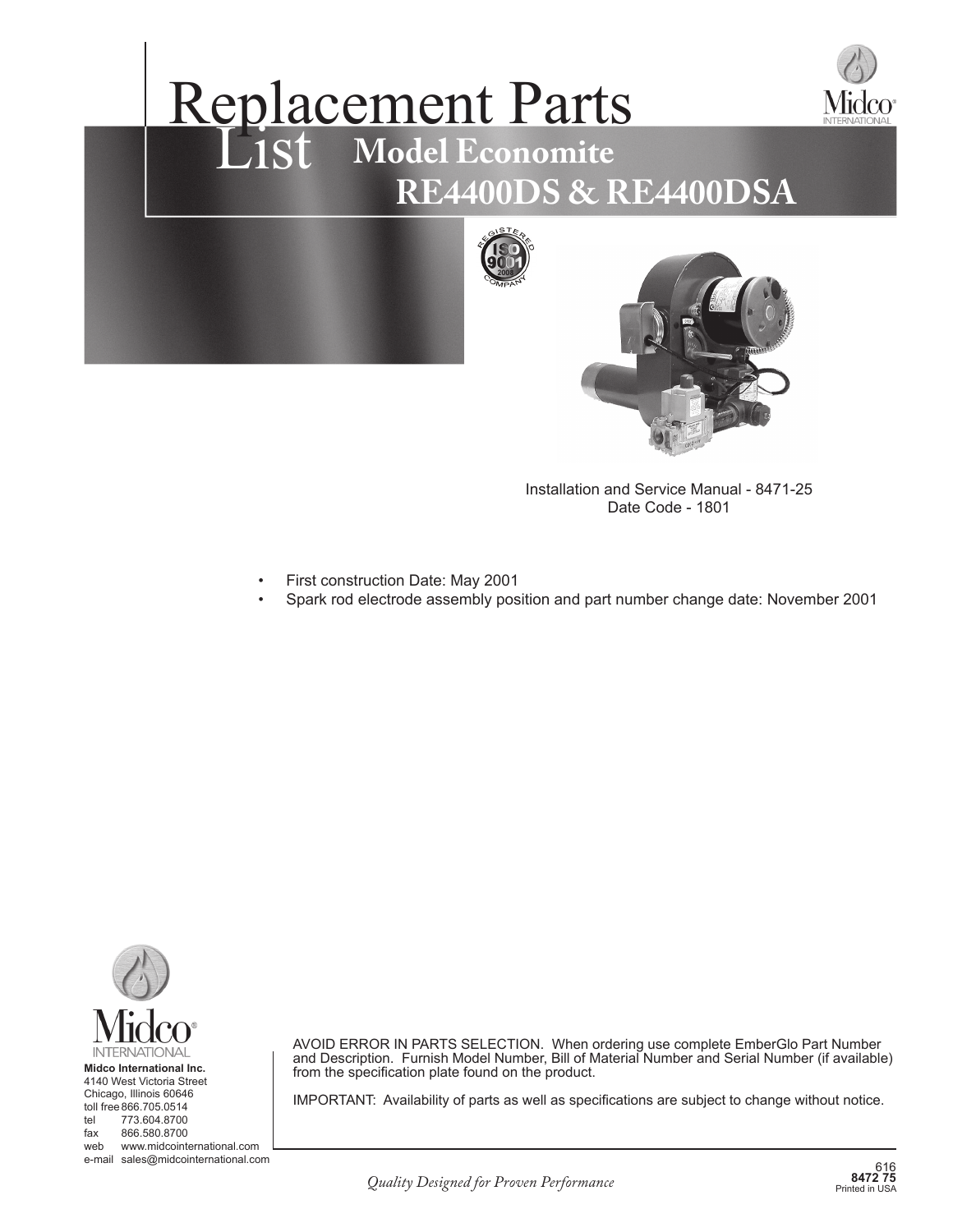## **RE4400DS & RE4400DSA Exploded View**

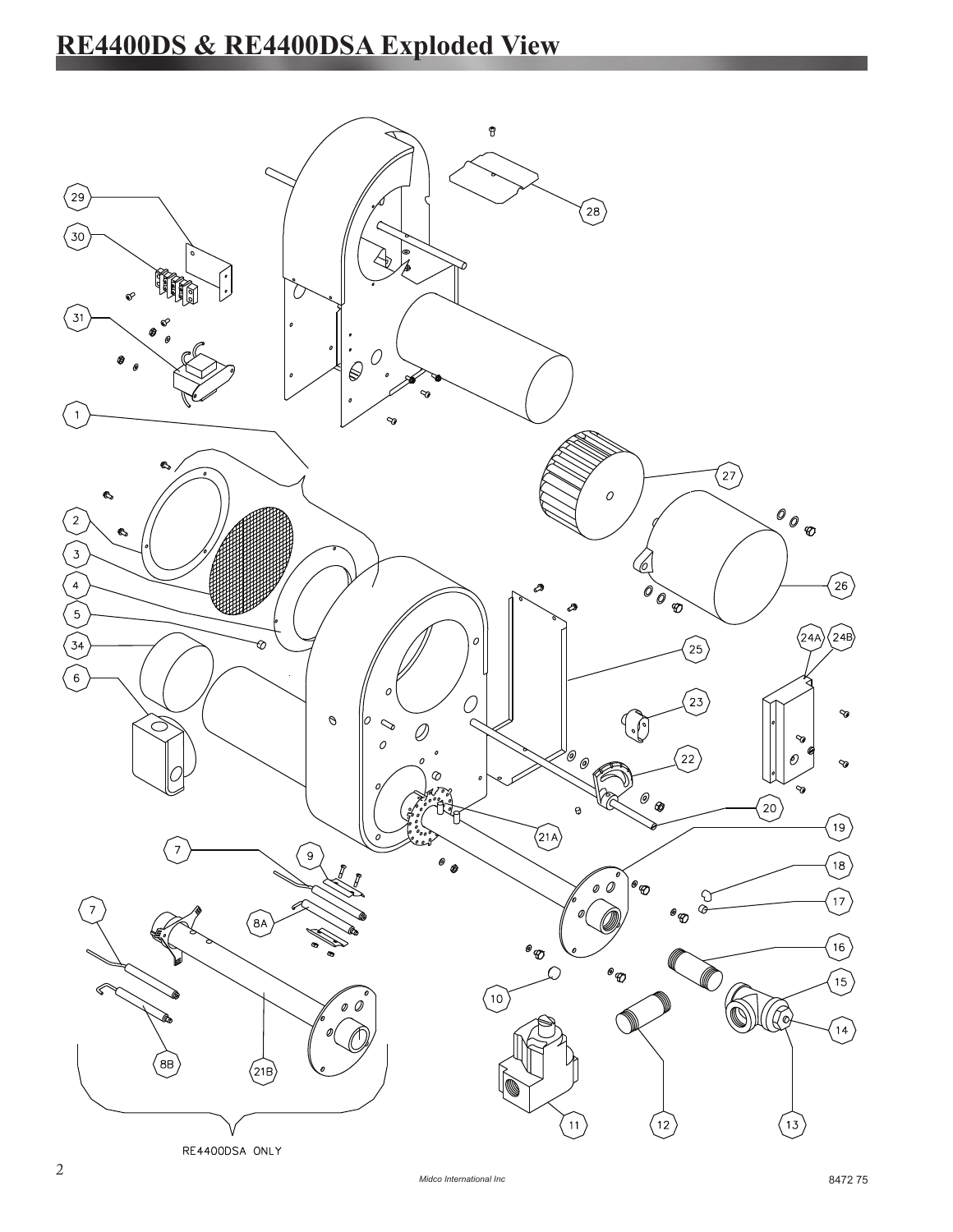### **RE4400DS & RE4400DSA Parts List**

|                  | Item Part # | Description                           | Qty          |    | Item Part #                           | Description                             | Qty |
|------------------|-------------|---------------------------------------|--------------|----|---------------------------------------|-----------------------------------------|-----|
| 1                | 5230-91     | Housing Assembly (includes #2,3 &4) 1 |              | 26 | 8437-54                               | 1/6 Hp Motor 115/60                     | 1   |
| $\sqrt{2}$       | 5230-57     | <b>Front Ring</b>                     | 1            | 27 | 8437-52                               | <b>Blower Wheel</b>                     | 1   |
| 3                | 5230-59     | Air Screen                            | 1            | 28 | 5230-55                               | Air Shutter                             | 1   |
| 4                | 5230-58     | Air Inlet Collar                      | 1            | 29 | 5231-56                               | <b>Terminal Strip Bracket</b>           | 1   |
| 5                | 8450-19     | Nylon Insulator                       | 1            | 30 | 8408-78                               | 3 Position Barrier Terminal Strip       | 1   |
| 6                | 8425-19     | Air Switch                            | 1            | 31 | 5231-57                               | <b>Transformer Assembly</b>             |     |
| $\overline{7}$   | 5230-84     | Flame Rod Assembly                    | 1            | 32 | Orifices                              | Orifices - See Pg 4 for Complete List 1 |     |
| 8A               | 6418-12     | Spark Electrode Assembly              |              | 33 | 8416-53                               | 7/8" X 32" 1/8" Spring                  |     |
|                  |             | for RE4400DS                          | 1            | 34 | 3981-00                               | 4" Diameter Stainless Steel Sleeve      |     |
| 8B               | 6418-05     | Spark Electrode Assembly              |              |    |                                       |                                         |     |
|                  |             | for RE4400DSA                         | 1            |    |                                       |                                         |     |
| $\boldsymbol{9}$ | 5232-25     | Flame Rod Bracket                     | $\mathbf{1}$ |    |                                       | <b>Not Shown</b>                        |     |
| 10               | 8457-02     | 7/16" Dome Plug                       | 1            |    | 8504-60                               | <b>Spark Wire Assembly</b>              | 1   |
| 11 <sup>1</sup>  | 8419-75     | Gas Valve, Slow Opening               | 1            |    | 8504-46                               | 19" Flame Rod Wire Assembly             | 1   |
| 12               | 8488-04     | 3/4" X 3" NPL Reducing Nipple         | $\mathbf{1}$ |    | 8484-72                               | <b>Strain Relief Bushing</b>            | 1   |
| 13               | 8492-71     | 1" X 1/8" Hex Bushing                 | 1            |    | 8480-15                               | Reducing Washer                         | 1   |
| 14               | 8496-00     | 1/8" Pipe Plug                        | 1            |    | 8480-01                               | 3/8" Bx, 9" Long                        | 1   |
| 15               | 8494-07     | 3/4" Tee, Black Malleable             | 1            |    | 8457-40                               | Snap Bushing                            | 1   |
| 16               | 8488-52     | 1" X 2" Long Nipple                   | 1            |    | 8457-41                               | <b>Strain Relief Bushing</b>            | 1   |
| 17               | 8452-32     | 7/16" Window Plug                     | 1            |    | 8457-38                               | Plastic Plug for .875" Dia Hole         | 1   |
| 18               | 8484-75     | Strain Relief 90 Degree               | 1            |    | 8457-37                               | Plastic Plug for 1.1" Dia Hole          | 1   |
| 19               | 5230-88     | <b>Back Plate Weldment</b>            | 1            |    | 8457-36                               | Dome Plug                               | 1   |
| 20               | 5230-61     | <b>Shutter Shaft</b>                  | 1            |    | 7400-01                               | Grounding Wire 2" Green                 | 1   |
| 21A              | 5232-79     | <b>Burner Head Weldment</b>           |              |    | 5205-30                               | 3 Term Block Label                      |     |
|                  |             | for RE4400DS                          | $\mathbf{1}$ |    | 8452-16                               | Mounting Flange with Gasket             |     |
| 21B              | 5232-21     | <b>Burner Head Weldment</b>           |              |    | 8452-48                               | Gasket Only (For Mounting Flange)       | 1   |
|                  |             | for RE4400DSA                         |              |    | 3252-00                               | Open Label                              | 1   |
| 22               | 3152-15     | Quadrant                              | $\mathbf{1}$ |    |                                       |                                         |     |
| 23               | 8480-11     | 3/8" Box Duplex Connector             | $\mathbf{1}$ |    |                                       |                                         |     |
| 24A <sup>1</sup> | 8429-31     | <b>Electronic Control</b>             |              |    | Sub-Assemblies Available (See Page 4) |                                         |     |
|                  |             | (M-H S87K - 30 Sec. Prepurge)         | 1            |    | 5232-80                               | Cartridge Assembly (DS)                 |     |
| 24B <sup>1</sup> | 8429-03     | Electronic Control (M-H S87D)         | 1            |    | 5232-20                               | Cartridge Assembly (DSA)                | 1   |
| 25               | 5230-56     | <b>Blower Housing Door</b>            | 1            |    |                                       |                                         |     |

#### NOTES

 1 WARNING: Explosion hazard. Can cause serious injury or death. This device can malfunction if gets wet. **Never try to use a device that has been wet -- replace it.**